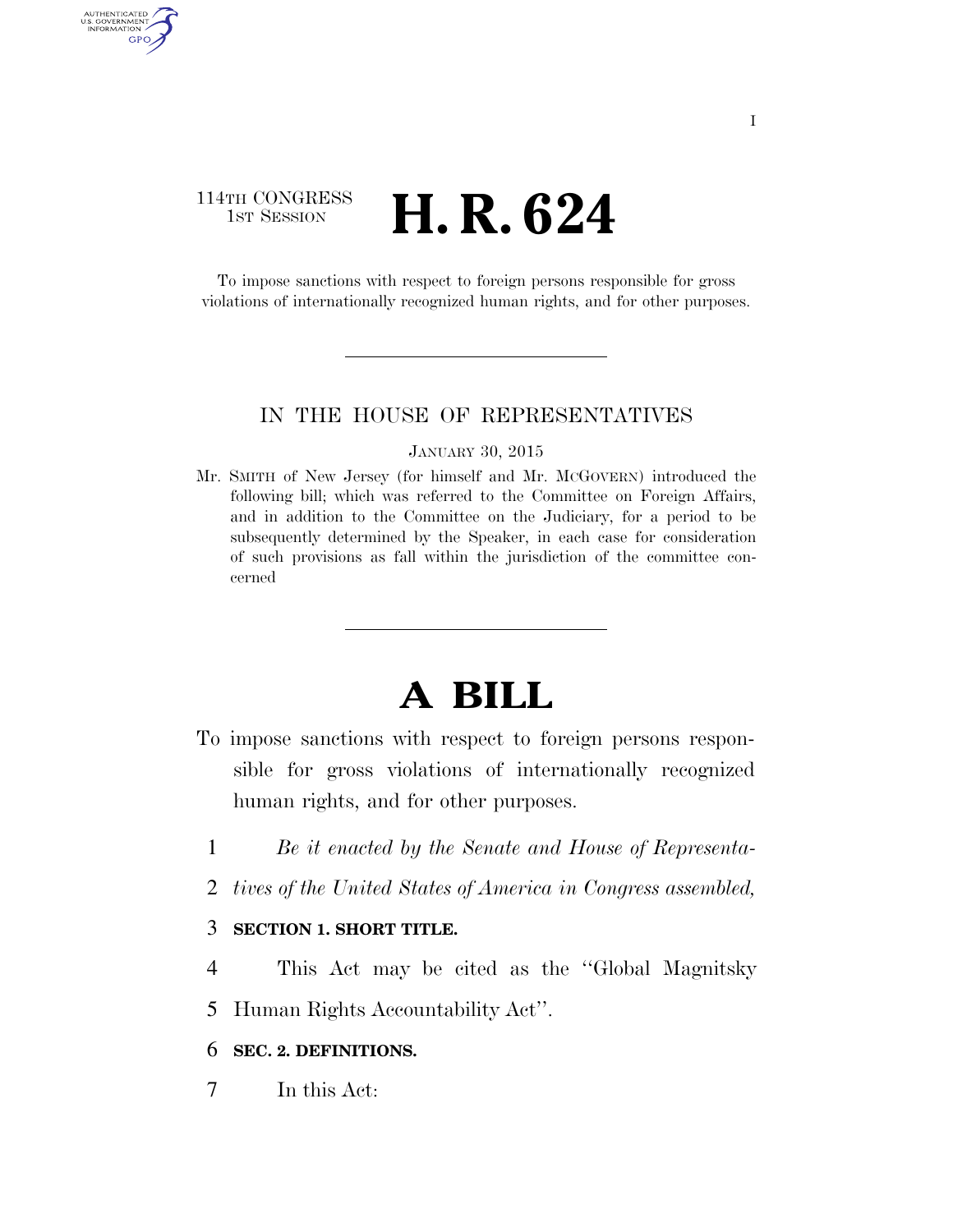|   | (1) APPROPRIATE CONGRESSIONAL COMMIT-          |
|---|------------------------------------------------|
| 2 | TEES.—The term "appropriate congressional com- |
| 3 | mittees" means—                                |
|   | (A) the Committee on Armed Services, the       |
|   | Committee on Financial Services, the Com-      |

 mittee on Foreign Affairs, the Committee on Homeland Security, and the Committee on the Judiciary of the House of Representatives; and

 (B) the Committee on Armed Services, the Committee on Banking, Housing, and Urban Affairs, the Committee on Foreign Relations, the Committee on Homeland Security and Gov- ernmental Affairs, and the Committee on the Judiciary of the Senate.

 (2) FOREIGN PERSON.—The term ''foreign per- son'' means a person that is not a United States person.

18 (3) GROSS VIOLATIONS OF INTERNATIONALLY RECOGNIZED HUMAN RIGHTS.—The term ''gross vio- lations of internationally recognized human rights'' includes torture or cruel, inhuman, or degrading treatment or punishment, prolonged arbitrary deten- tion, causing the disappearance of persons by the abduction and clandestine detention of those per-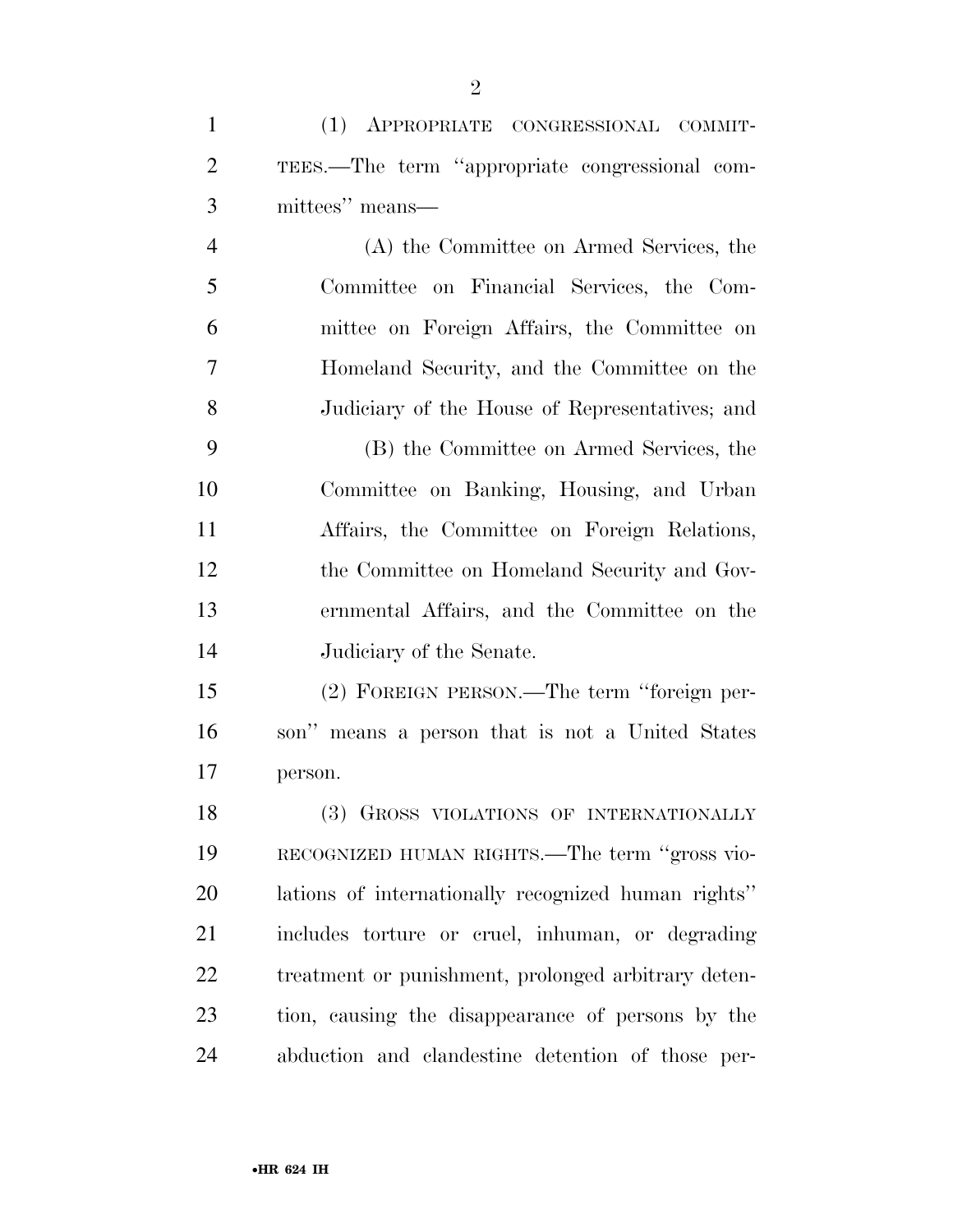| $\mathbf{1}$   | sons, other flagrant denial of the right to life, lib-     |
|----------------|------------------------------------------------------------|
| $\overline{2}$ | erty, or the security of person.                           |
| 3              | (4) PERSON.—The term "person" means an in-                 |
| $\overline{4}$ | dividual or entity.                                        |
| 5              | (5)<br>UNITED STATES PERSON.—The<br>term                   |
| 6              | "United States person" means—                              |
| 7              | (A) a United States citizen or an alien law-               |
| 8              | fully admitted for permanent residence to the              |
| 9              | United States; or                                          |
| 10             | (B) an entity organized under the laws of                  |
| 11             | the United States or of any jurisdiction within            |
| 12             | the United States, including a foreign branch of           |
| 13             | such an entity.                                            |
| 14             | SEC. 3. AUTHORIZATION OF IMPOSITION OF SANCTIONS.          |
| 15             | (a) IN GENERAL.—The President shall impose the             |
| 16             | sanctions described in subsection (b) with respect to any  |
| 17             | foreign person the President determines, based on credible |
| 18             | information-                                               |
| 19             | (1) is responsible for extrajudicial killings, tor-        |
| 20             | ture, or other gross violations of internationally rec-    |
| 21             | ognized human rights committed against individuals         |
| 22             | in any foreign country, particularly those individuals     |
| 23             | who seek—                                                  |
| 24             | (A) to expose illegal activity carried out by              |
|                |                                                            |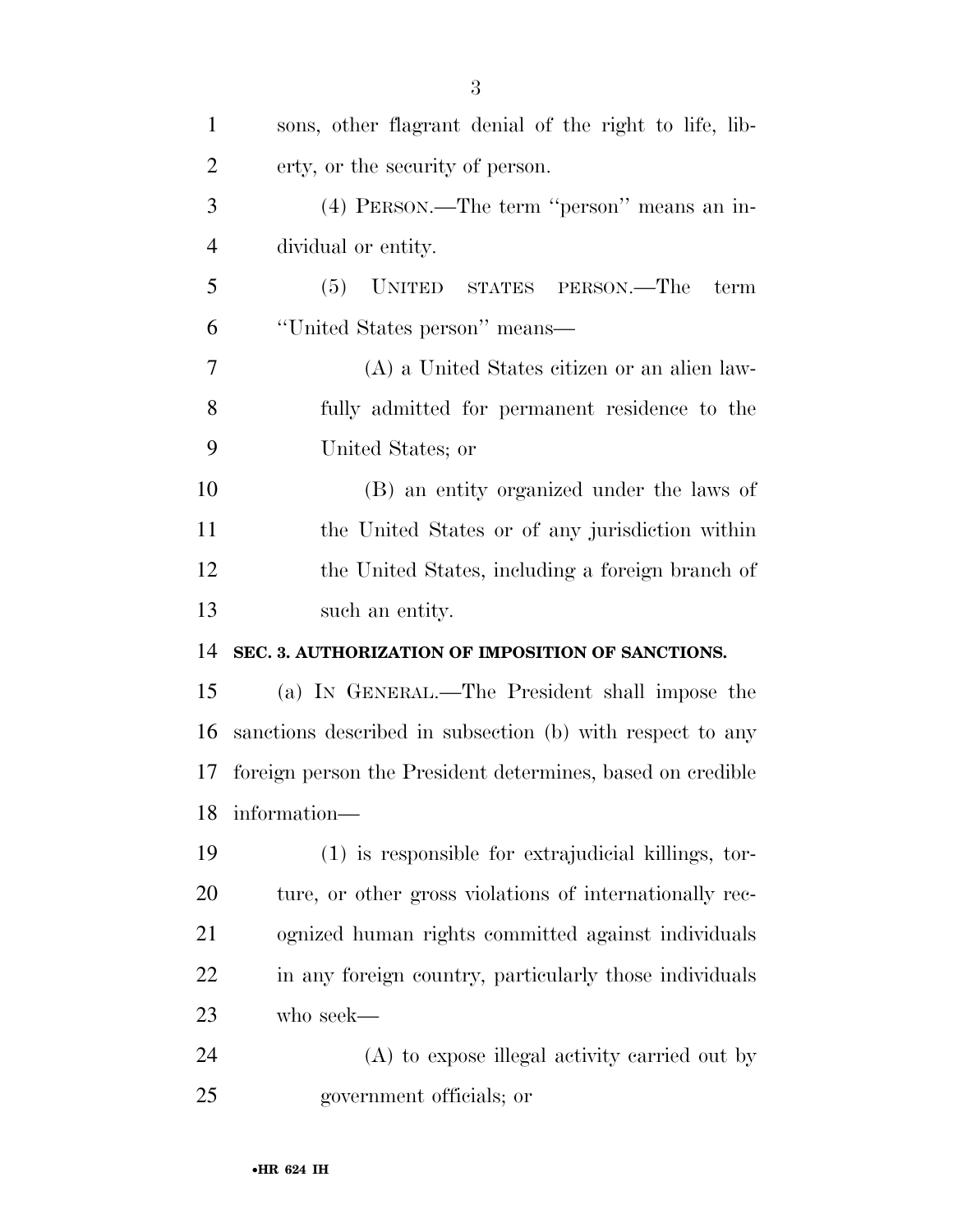(B) to obtain, exercise, defend, or promote internationally recognized human rights and freedoms, such as the freedoms of religion, ex- pression, association, and assembly, and the rights to a fair trial and democratic elections; (2) acted as an agent of or on behalf of a for- eign person in a matter relating to an activity de-scribed in paragraph (1);

 (3) is a government official, or a senior asso- ciate of such an official, that is responsible for, or complicit in, ordering, controlling, or otherwise di- recting, acts of significant corruption, including the expropriation of private or public assets for personal gain, corruption related to government contracts or the extraction of natural resources, bribery, or the facilitation or transfer of the proceeds of corruption to foreign jurisdictions; or

 (4) has materially assisted, sponsored, or pro- vided financial, material, or technological support for, or goods or services in support of, an activity described in paragraph (3).

 (b) SANCTIONS DESCRIBED.—The sanctions de-scribed in this subsection are the following:

 (1) INADMISSIBILITY TO UNITED STATES.—In the case of a foreign person who is an individual—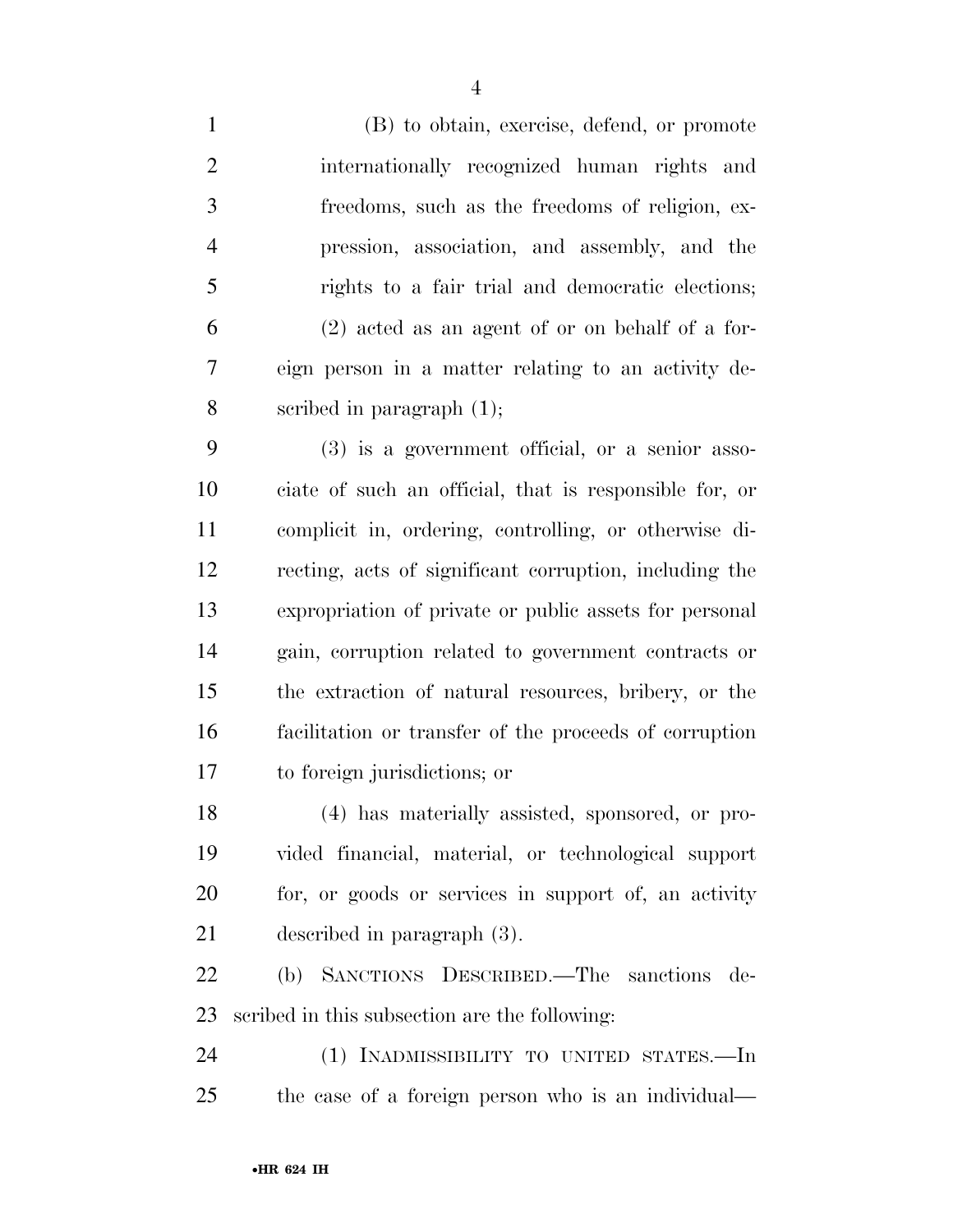| $\mathbf{1}$   | (A) ineligibility to receive a visa to enter      |
|----------------|---------------------------------------------------|
| $\overline{2}$ | the United States or to be admitted to the        |
| 3              | United States; or                                 |
| $\overline{4}$ | (B) if the individual has been issued a visa      |
| 5              | or other documentation, revocation, in accord-    |
| 6              | ance with section $221(i)$ of the Immigration and |
| $\overline{7}$ | Nationality Act (8 U.S.C. 1201(i)), of the visa   |
| 8              | or other documentation.                           |
| 9              | $(2)$ BLOCKING OF PROPERTY.—                      |
| 10             | (A) IN GENERAL.—The blocking, in ac-              |
| 11             | cordance with the International Emergency         |
| 12             | Economic Powers Act (50 U.S.C. 1701 et seq.),     |
| 13             | of all transactions in all property and interests |
| 14             | in property of a foreign person if such property  |
| 15             | and interests in property are in the United       |
| 16             | States, come within the United States, or are or  |
| 17             | come within the possession or control of a        |
| 18             | United States person.                             |
| 19             | (B) INAPPLICABILITY OF NATIONAL EMER-             |
| 20             | GENCY REQUIREMENT.—The requirements of            |
| 21             | section 202 of the International Emergency        |
| 22             | Economic Powers Act (50 U.S.C. 1701) shall        |
| 23             | not apply for purposes of this section.           |
| 24             | (c) CONSIDERATION OF CERTAIN INFORMATION IN       |
| 25             | IMPOSING SANCTIONS.—In determining whether to im- |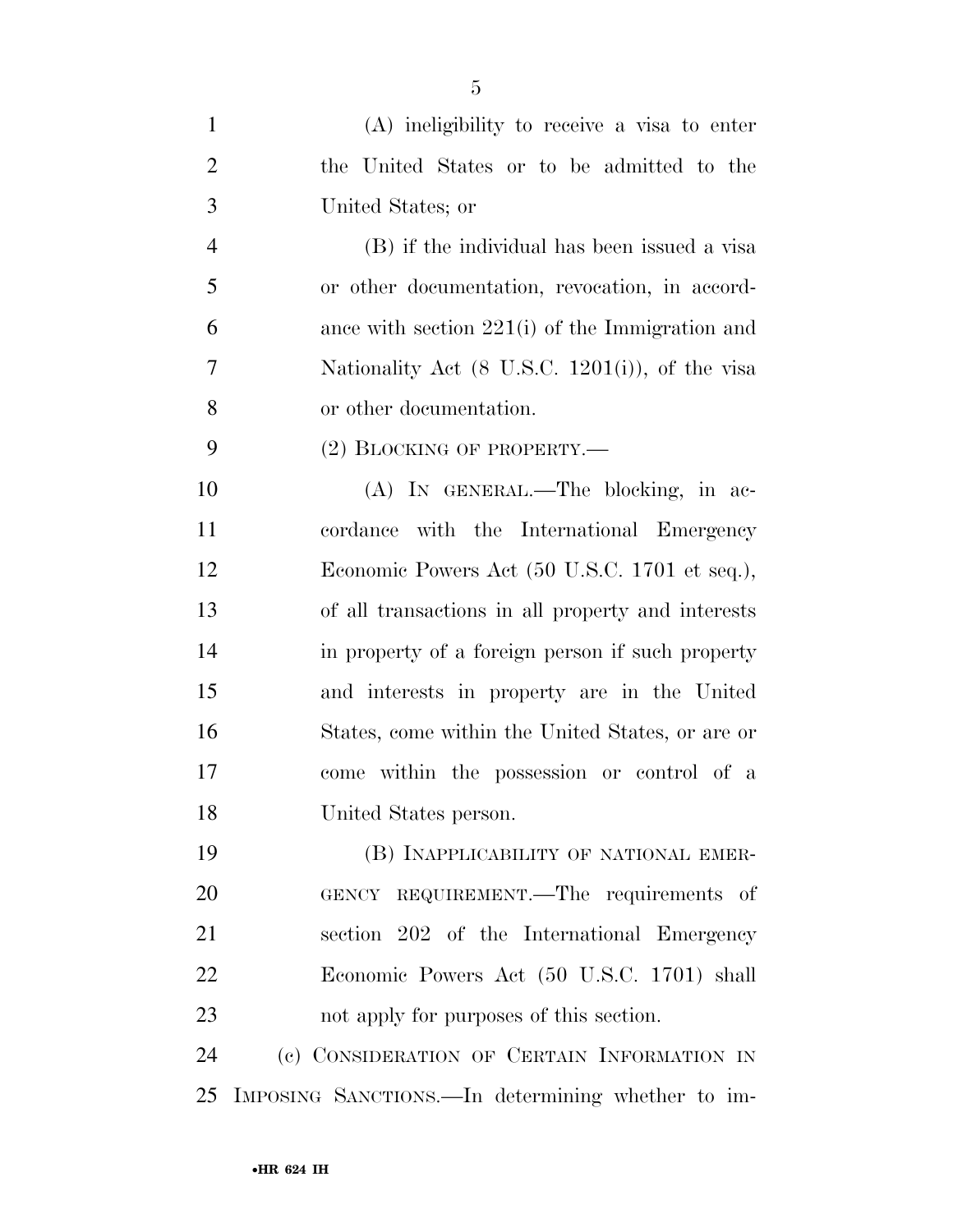pose sanctions under subsection (a), the President shall consider—

 (1) information provided by the chairperson and ranking member of each of the appropriate congres-sional committees; and

 (2) credible information obtained by other coun- tries and nongovernmental organizations that mon-itor violations of human rights.

 (d) REQUESTS BY CHAIRPERSON AND RANKING MEMBER OF APPROPRIATE CONGRESSIONAL COMMIT- TEES.—Not later than 120 days after receiving a written request from the chairperson and ranking member of one of the appropriate congressional committees with respect to whether a foreign person has engaged in an activity described in subsection (a), the President shall—

 (1) determine if that person has engaged in such an activity; and

 (2) submit a report to the chairperson and ranking member of that committee with respect to 20 that determination that includes—

 (A) a statement of whether or not the President imposed or intends to impose sanc-tions with respect to the person; and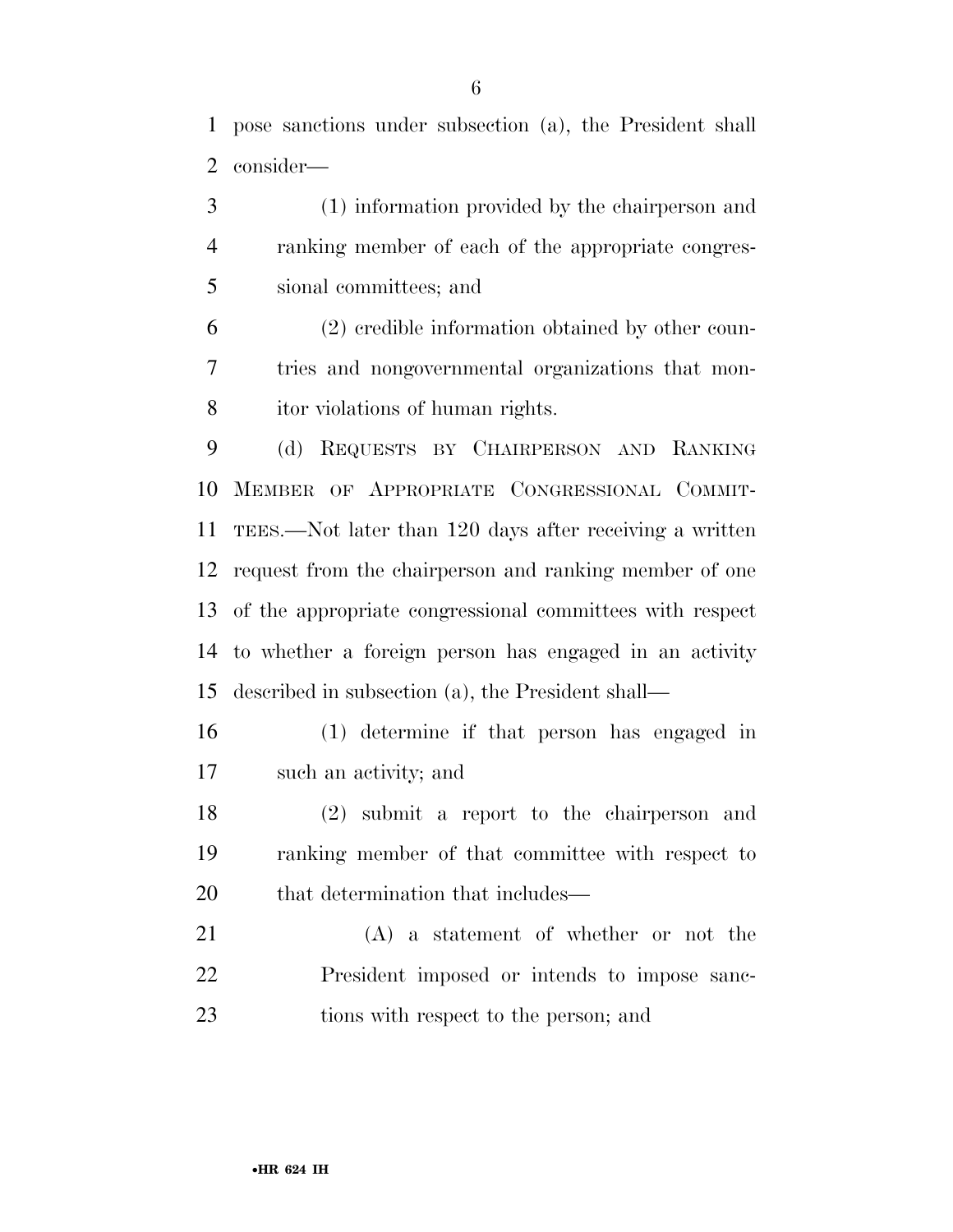(B) if the President imposed or intends to impose sanctions, a description of those sanc-tions.

 (e) WAIVER FOR NATIONAL SECURITY INTERESTS.— The President may waive the application of sanctions under this section with respect to a person if the Presi-dent—

 (1) determines that such a waiver is in the na-tional security interests of the United States; and

 (2) not later than 15 days prior to granting such a waiver, submits to the appropriate congres- sional committees notice of, and a justification for, the waiver.

 (f) EXCEPTION TO COMPLY WITH UNITED NATIONS HEADQUARTERS AGREEMENT.—Sanctions under sub- section (b)(1) shall not apply to an individual if admitting the individual into the United States is necessary to per- mit the United States to comply with the Agreement re- garding the Headquarters of the United Nations, signed at Lake Success June 26, 1947, and entered into force November 21, 1947, between the United Nations and the United States, or other applicable international obligations of the United States.

 (g) ENFORCEMENT OF BLOCKING OF PROPERTY.— A person that violates, attempts to violate, conspires to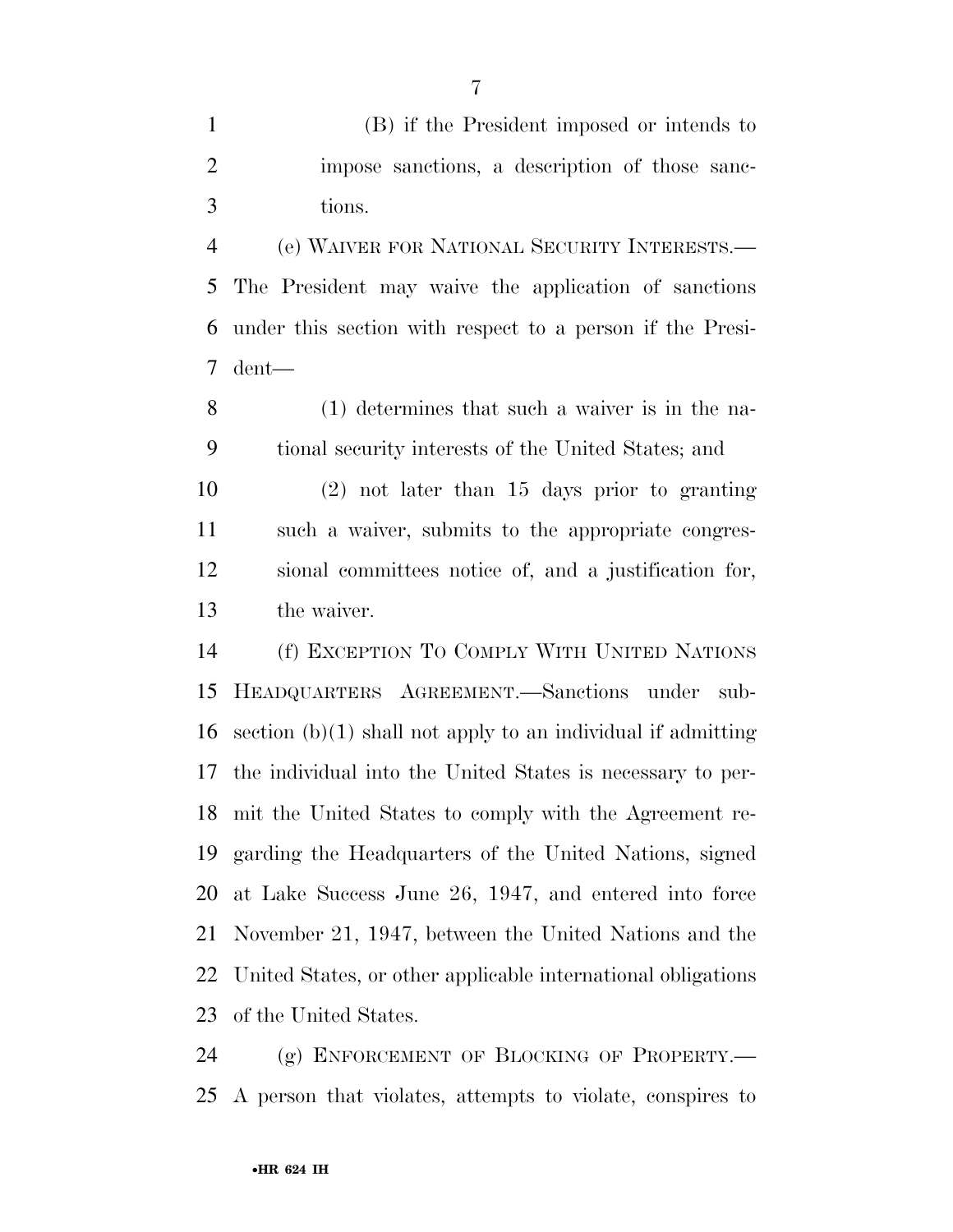1 violate, or causes a violation of subsection  $(b)(2)$  or any regulation, license, or order issued to carry out subsection (b)(2) shall be subject to the penalties set forth in sub- sections (b) and (c) of section 206 of the International Emergency Economic Powers Act (50 U.S.C. 1705) to the same extent as a person that commits an unlawful act de-scribed in subsection (a) of that section.

 (h) TERMINATION OF SANCTIONS.—The President may terminate the application of sanctions under this sec- tion with respect to a person if the President determines and reports to the appropriate congressional committees not later than 15 days before the termination of the sanc-tions that—

 (1) credible information exists that the person did not engage in the activity for which sanctions were imposed;

 (2) the person has been prosecuted appro- priately for the activity for which sanctions were im-posed; or

 (3) the person has credibly demonstrated a sig- nificant change in behavior, has paid an appropriate consequence for the activity for which sanctions were imposed, and has credibly committed to not engage in an activity described in subsection (a) in the fu-ture.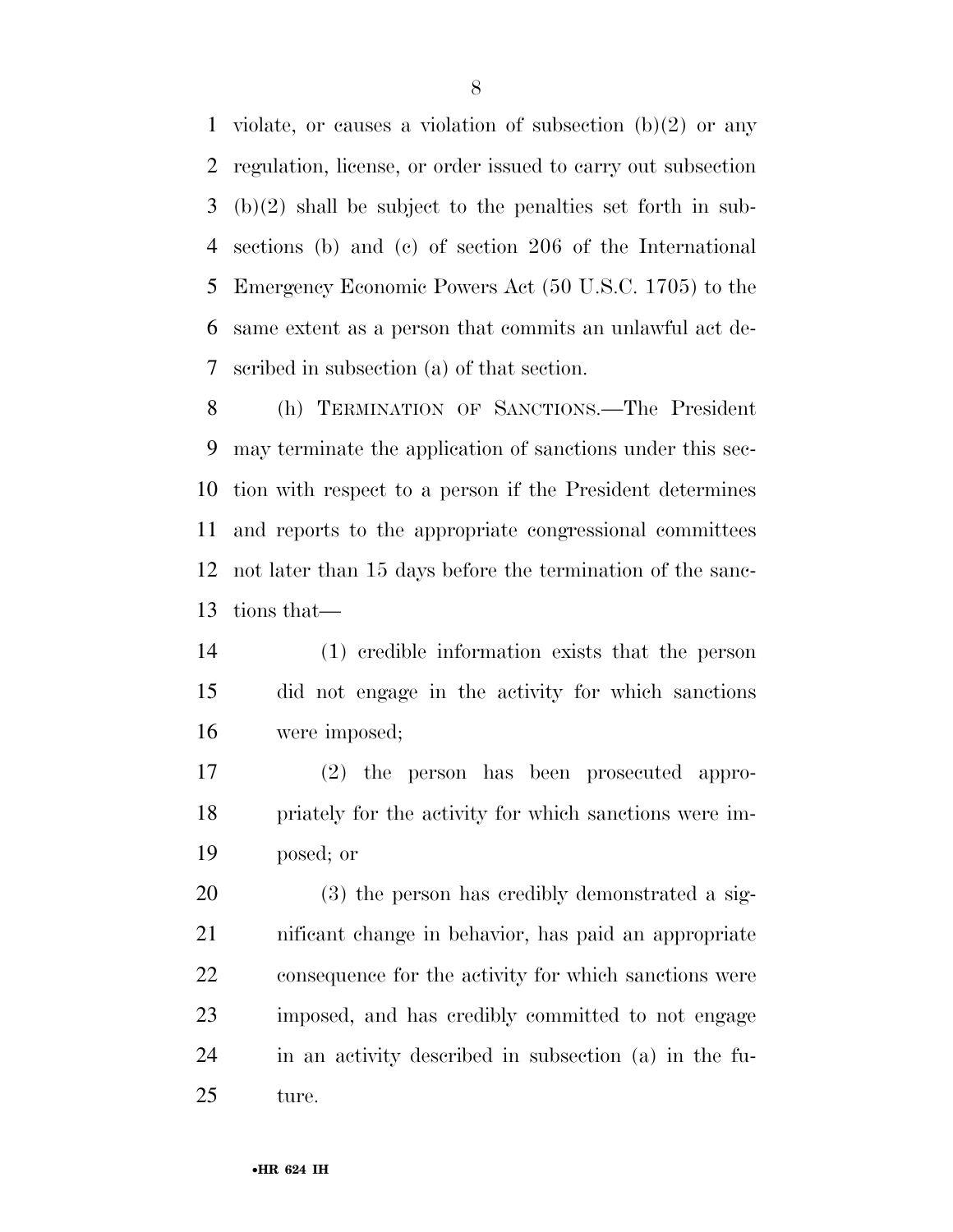| 1  | (i) REGULATORY AUTHORITY.—The President shall            |
|----|----------------------------------------------------------|
| 2  | issue such regulations, licenses, and orders as are nec- |
| 3  | essary to carry out this section.                        |
| 4  | SEC. 4. REPORTS BY PRESIDENT TO CONGRESS.                |
| 5  | (a) IN GENERAL.—                                         |
| 6  | (1) IN GENERAL.—The President shall submit               |
| 7  | to the appropriate congressional committees an an-       |
| 8  | nual report that includes—                               |
| 9  | $(A)$ a list of each foreign person with re-             |
| 10 | spect to which the President imposed sanctions           |
| 11 | pursuant to section 3 during the year preceding          |
| 12 | the submission of the report;                            |
| 13 | (B) a description of the type of sanctions               |
| 14 | imposed with respect to each such person;                |
| 15 | (C) the number of foreign persons with re-               |
| 16 | spect to which the President—                            |
| 17 | (i) imposed sanctions under section                      |
| 18 | $3(a)$ during that year; and                             |
| 19 | (ii) terminated sanctions under sec-                     |
| 20 | tion $3(h)$ during that year;                            |
| 21 | (D) the dates on which such sanctions                    |
| 22 | were imposed or terminated, as the case may              |
| 23 | be;                                                      |
| 24 | (E) the reasons for imposing or termi-                   |
| 25 | nating such sanctions; and                               |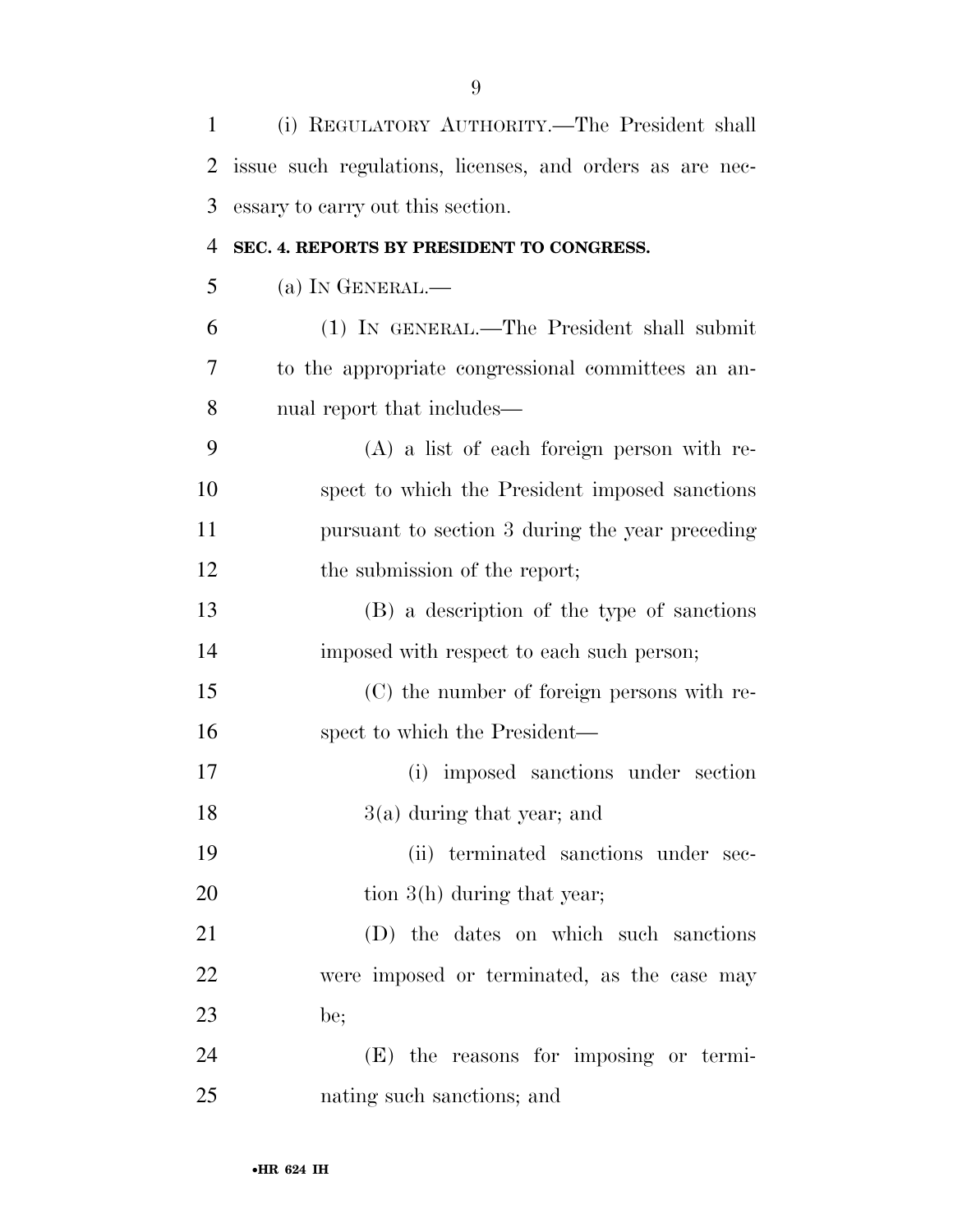| $\mathbf{1}$   | $(F)$ a description of the efforts of the         |
|----------------|---------------------------------------------------|
| $\overline{2}$ | President to encourage the governments of         |
| 3              | other countries to impose sanctions that are      |
| $\overline{4}$ | similar to the sanctions authorized by section 3. |
| 5              | (2) DATES FOR SUBMISSION.-                        |
| 6              | (A) INITIAL REPORT.—The President shall           |
| 7              | submit the initial report required by this sub-   |
| 8              | section not later than 120 days after the date    |
| 9              | of the enactment of this Act.                     |
| 10             | (B) SUBSEQUENT REPORTS.—                          |
| 11             | (i) IN GENERAL.—The President shall               |
| 12             | submit each subsequent report required by         |
| 13             | this subsection on December 10, or the            |
| 14             | first day thereafter on which both Houses         |
| 15             | of Congress are in session, of—                   |
| 16             | (I) the calendar year in which the                |
| 17             | initial report is submitted if the initial        |
| 18             | report is submitted before December               |
| 19             | 10 of such calendar year; and                     |
| 20             | (II) each subsequent calendar                     |
| 21             | year.                                             |
| 22             | (ii) CONGRESSIONAL STATEMENT.-                    |
| 23             | Congress notes that December 10 of each           |
| 24             | calendar year has been recognized in the          |
| 25             | United States and internationally since           |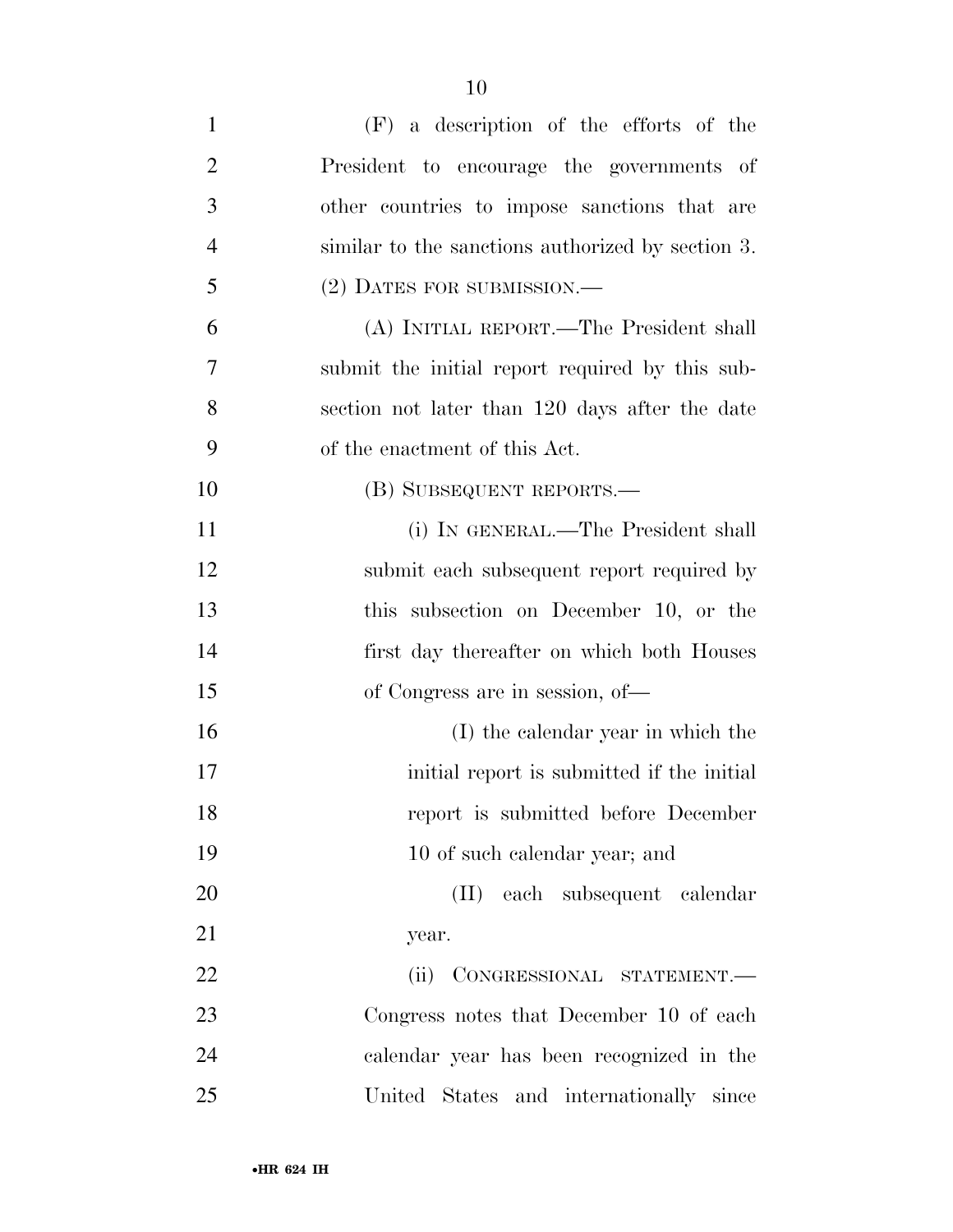| $\mathbf{1}$   | 1950 as "Human Rights Day" and thus                  |
|----------------|------------------------------------------------------|
| $\overline{2}$ | the importance of December 10 of each                |
| 3              | calendar year as the date of submission of           |
| $\overline{4}$ | the subsequent reports required by this              |
| 5              | subsection.                                          |
| 6              | (b) FORM OF REPORT.—                                 |
| 7              | $(1)$ IN GENERAL.—The report required by sub-        |
| 8              | section (a) shall be submitted in unclassified form, |
| 9              | but may include a classified annex.                  |
| 10             | $(2)$ EXCEPTION.—                                    |
| 11             | (A) IN GENERAL.—Subject to subpara-                  |
| 12             | $graph$ (B), the name of a foreign person to be      |
| 13             | included in the list required by subsection          |
| 14             | $(a)(1)$ may be submitted in the classified annex    |
| 15             | authorized by paragraph (1) only if the Presi-       |
| 16             | $d$ ent—                                             |
| 17             | (i) determines that it is vital for the              |
| 18             | national security interests of the United            |
| 19             | States to do so; and                                 |
| 20             | (ii) uses the annex in a manner con-                 |
| 21             | sistent with congressional intent and the            |
| 22             | purposes of this Act.                                |
| 23             | (B)<br>ADDITIONAL INFORMATION.—The                   |
| 24             | President shall include the following additional     |
| 25             | information in the unclassified portion of the       |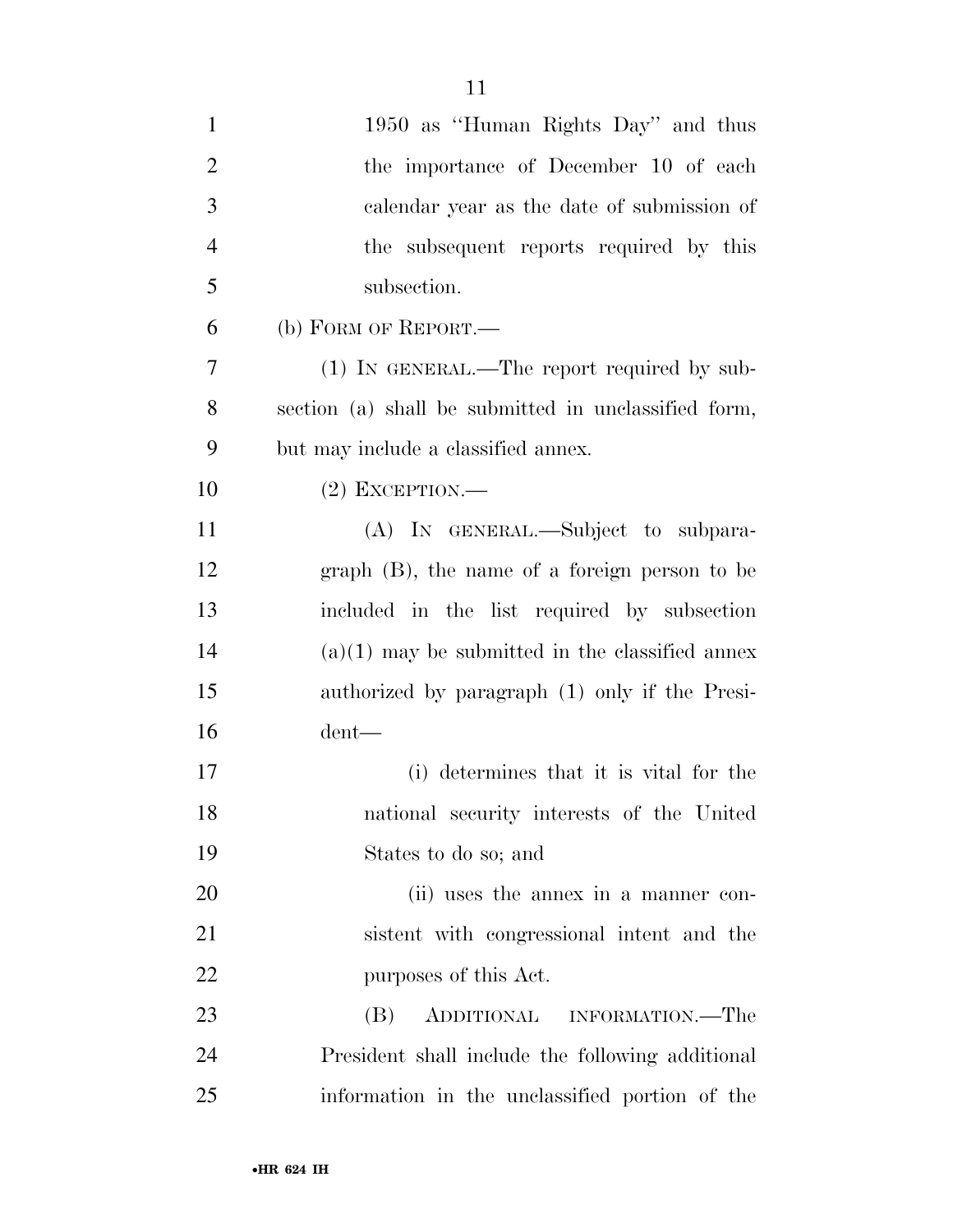| $\mathbf{1}$   | report required by subsection (a) with respect         |
|----------------|--------------------------------------------------------|
| $\overline{2}$ | to foreign persons whose names are to be sub-          |
| 3              | mitted in the classified annex authorized by           |
| $\overline{4}$ | $\frac{1}{2}$ paragraph $(1)$ :                        |
| 5              | (i) The total number of such foreign                   |
| 6              | persons.                                               |
| $\tau$         | (ii) The total number of such foreign                  |
| 8              | persons who are individuals and the total              |
| 9              | number of such foreign persons who are                 |
| 10             | entities.                                              |
| 11             | $(iii)$ In the case of —                               |
| 12             | (I) each such foreign person who                       |
| 13             | is an individual, the country of citi-                 |
| 14             | zenship of the foreign person; and                     |
| 15             | (II) each such foreign person                          |
| 16             | that is an entity, the country under                   |
| 17             | whose laws the entity is organized.                    |
| 18             | (e) PUBLIC AVAILABILITY.—                              |
| 19             | (1) IN GENERAL.—The unclassified portion of            |
| 20             | the report required by subsection (a) shall be made    |
| 21             | available to the public, including through publication |
| 22             | in the Federal Register.                               |
| 23             | NONAPPLICABILITY OF CONFIDENTIALITY<br>(2)             |
| 24             | REQUIREMENT WITH RESPECT TO VISA RECORDS.-             |
| 25             | The President shall publish the list required by sub-  |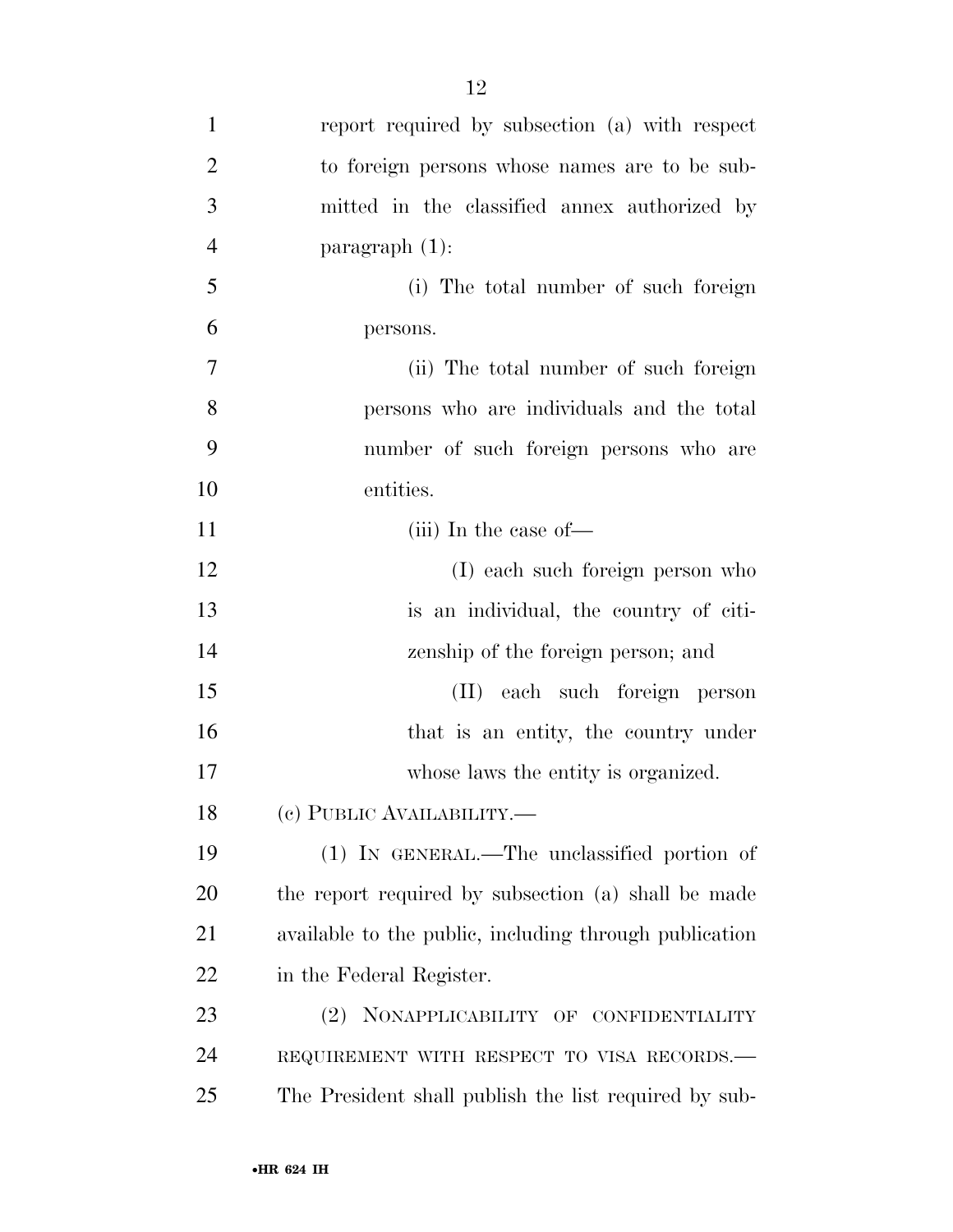| $\mathbf{1}$   | section $(a)(1)$ without regard to the requirements of      |
|----------------|-------------------------------------------------------------|
| $\overline{2}$ | section 222(f) of the Immigration and Nationality           |
| 3              | Act $(8 \text{ U.S.C. } 1202(f))$ with respect to confiden- |
| $\overline{4}$ | tiality of records pertaining to the issuance or re-        |
| 5              | fusal of visas or permits to enter the United States.       |
| 6              | SEC. 5. REPORT BY COMPTROLLER GENERAL TO CON-               |
| $\overline{7}$ | GRESS ON IMPLEMENTATION OF THIS ACT.                        |
| 8              | (a) IN GENERAL.—Not later than one year after the           |
| 9              | date of the enactment of this Act, the Comptroller General  |
| 10             | of the United States shall submit to the appropriate con-   |
| 11             | gressional committees a report on the following:            |
| 12             | (1) A description and assessment of the proc-               |
| 13             | $ess-$                                                      |
| 14             | $(A)$ to determine whether a foreign person                 |
| 15             | has engaged in an activity described in section             |
| 16             | $3(a)$ and whether sanctions under section 3                |
| 17             | should be imposed with respect to the person;               |
| 18             | and                                                         |
| 19             | (B) to determine whether the identity of a                  |
| 20             | foreign person with respect to which the Presi-             |
| 21             | dent has imposed sanctions pursuant to section              |
| <u>22</u>      | 3 should be classified.                                     |
| 23             | $(2)$ An assessment of the implementation of this           |
| 24             | Act.                                                        |